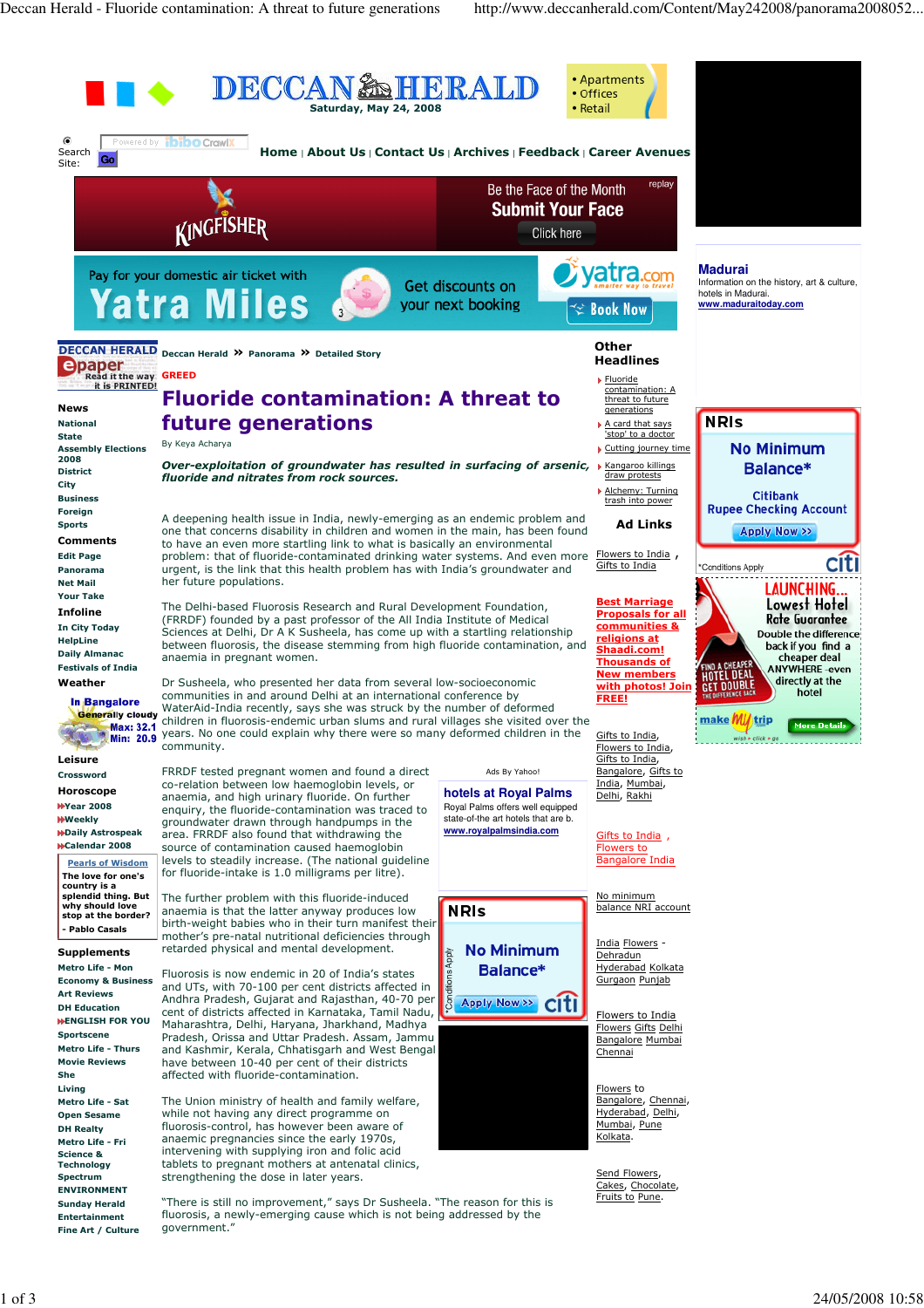Flowers to India, France , Japan, Germany, Hong Kong, Singapore, Mexico, USA



Fluoride contamination, says Susheela, damages the hairy lining of the intestines, called microvilli, which then do not allow the absorption of the iron supplements these women are taking.

Dr Vikas Desai, Gujarat's additional director of family welfare, says low calcium-intake also facilitates fluoride-toxicity, while Susheela emphasises that many fluoride-poisoned (and physically and mentally retarded children) are mistaken for iodine-deficiency, wherein the thyroid hormone deficiency is secondary.

Bharat Lal, director of Rajiv Gandhi National Drinking Water Mission and the department of drinking-water supply says that the issue of water-quality has been secondary to providing access to drinking water for all.

"We are not monitoring the impact of the water, once access has been achieved," admits Lal, also pointing to the serious lack of trained staff to check fluorosis.

Apart from FRRD and four laboratories countrywide, Gujarat set up testing facilities in zonal medical colleges in 2007, tackling district-level training this year.





Ad Links Deccan International School

Bangalore Deccan Herald Now Available Globally in Print Format

eal Estate Properties in

Mitigation sometimes can be as simple and cost-effective as diluting contaminated drinking water with rainwater, says Dr Samir Dutta, head of Paediatric Dentistry at Haryana's Postgraduate Institute of Medical Sciences. Dutta, who aided a UNICEF project on dilution of fluoride-affected water in Madhya Pradesh, says their survey of 2,000 affected children in 19 schools showed remarkable improvement.

Fluoride-contamination is also stemming in many cases from urban fast foods with rock salt, (kala namak, black salt) which contains 157 ppm (parts per million) of fluoride. Thus there are alarm flags around over-consumption of bhelpuri, panipuri, chaats and the like.

The bottom-line however, remains an environmental one, from over-exploitation of groundwater resulting in surfacing of arsenic, fluoride and nitrates from rock sources.

"In a situation where fluoride-toxicity is now widespread, we are exploiting groundwater even more. And ultimately it is "health" (health department) that has to deal with the outcome of an essentially environmental problem," says Desai.

B E-mail this Page

Print this Page

comment on this article